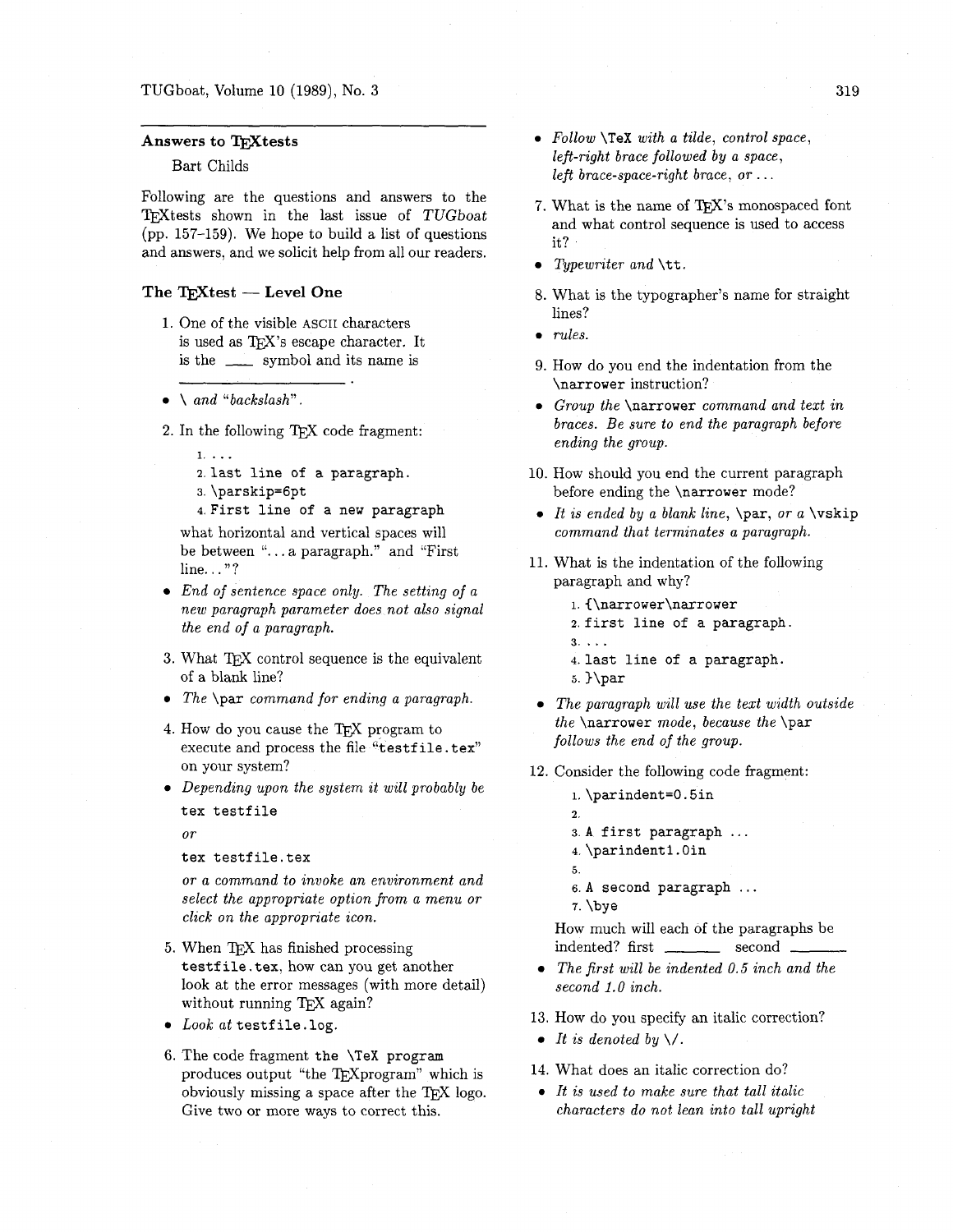*characters. With: tall* boys, *and without: tall* boys.

Is the space in:

**\centerline {Centered}** 

necessary  $\frac{1}{\sqrt{1-\frac{1}{n}}}$ , optional  $\frac{1}{\sqrt{1-\frac{1}{n}}}$ , or in error -?

- *Optional; spaces after alphabetic control sequence names are gobbled, and a brace may delimit such a control sequence.*
- 16. What will TEX output from the following code fragment?

**\centerline Center This!** 

- *It will center the 'C' and start a new paragraph with "enter This!"*
- 17. Describe the output of this code fragment? **\bf{this is bold text}** ...
- *This will cause everything to be bold from now on until another font is specified. The obvious intent could have been achieved by placing the opening brace before the* **\bf.** *The braces, as they are, are wasted.*
- What is a widow?
- *It is the last line of a paragraph which appears at the top of a page. An orphan (also called a club line) is the first line of a paragraph that appears alone at the bottom of a page.*
- 19. How do you place the page number flush right in a running head?
- *Define the* **\headline** *to have* **\hf ill\f olio**  *in it.*
- **20.** How do you keep the left margin fixed and move the right margin to the left by 0.5in?
- *By increasing the* **\rightskip** *by .5in or decreasing the* **\hsize** *by .5in.*

A new 'TEX user has decided to create some macros. The following definitions are OK or BAD! Mark each of these OK or BAD, and indicate what is wrong with the BAD ones. Assume the plainest of T<sub>F</sub>Xs.

- $21. \text{def}(A1\{... \})$
- *BAD; names are all alphabetic or 1 character.*
- 22.  $\det\A OK$ ...}
- *BAD; ditto.*
- 23. \def\Test{...}
- **0** *OK to mix cases.*
- **24. \def** \\{. . **.I**
- *0 OK to use the escape character, too.*
- **25. \def** \lo{. . **.I**
- **0** *BAD; because if not alpha, 1 character.*

There are ten visible ASCII characters that TFX has reserved for special uses. For example, the

| dollar sign is used to toggle mathematics mode.<br>List the other nine and their use as illustrated. |    |                              |
|------------------------------------------------------------------------------------------------------|----|------------------------------|
| 26.                                                                                                  | \$ | toggle math mode             |
| 27.                                                                                                  |    |                              |
| 28.                                                                                                  |    |                              |
| 29.                                                                                                  |    |                              |
| 30.                                                                                                  |    |                              |
| 31.                                                                                                  |    |                              |
| 32.                                                                                                  |    |                              |
| 33.                                                                                                  |    |                              |
| 34.                                                                                                  |    |                              |
| 35.                                                                                                  |    |                              |
|                                                                                                      | \$ | toggle math mode             |
|                                                                                                      | #  | for arguments and parameters |
|                                                                                                      | &  | tab character                |
|                                                                                                      |    | tie or hard space            |
|                                                                                                      |    | begin group                  |
|                                                                                                      |    | end group                    |

- *the escape character*  X
- *begin comment*  %
- *superscript*
- *subscript*

The TEXtest - Level Two

- 1. What *mode* is TFX in when building a paragraph?
- **0** *Horizontal.*
- **2.** How do you end a **\topinsert?**
- *The* **\endinsert** *ends* **\topinsert, \midinsert,** *and* **\pageinserts.**
- **3.** If T<sub>F</sub>X hyphenates a word badly, how do you fix it?
- **0** *If the word is used frequently, you should use*  **\hyphenation.** *If it is rarely used you can use a discretionary hyphenation,* \-, *when using the word. If the word should not be hyphenated, put it in an \hbox.*
- 4. What happens to a paragraph that has both normal indentation and a **\hangindent**  specification?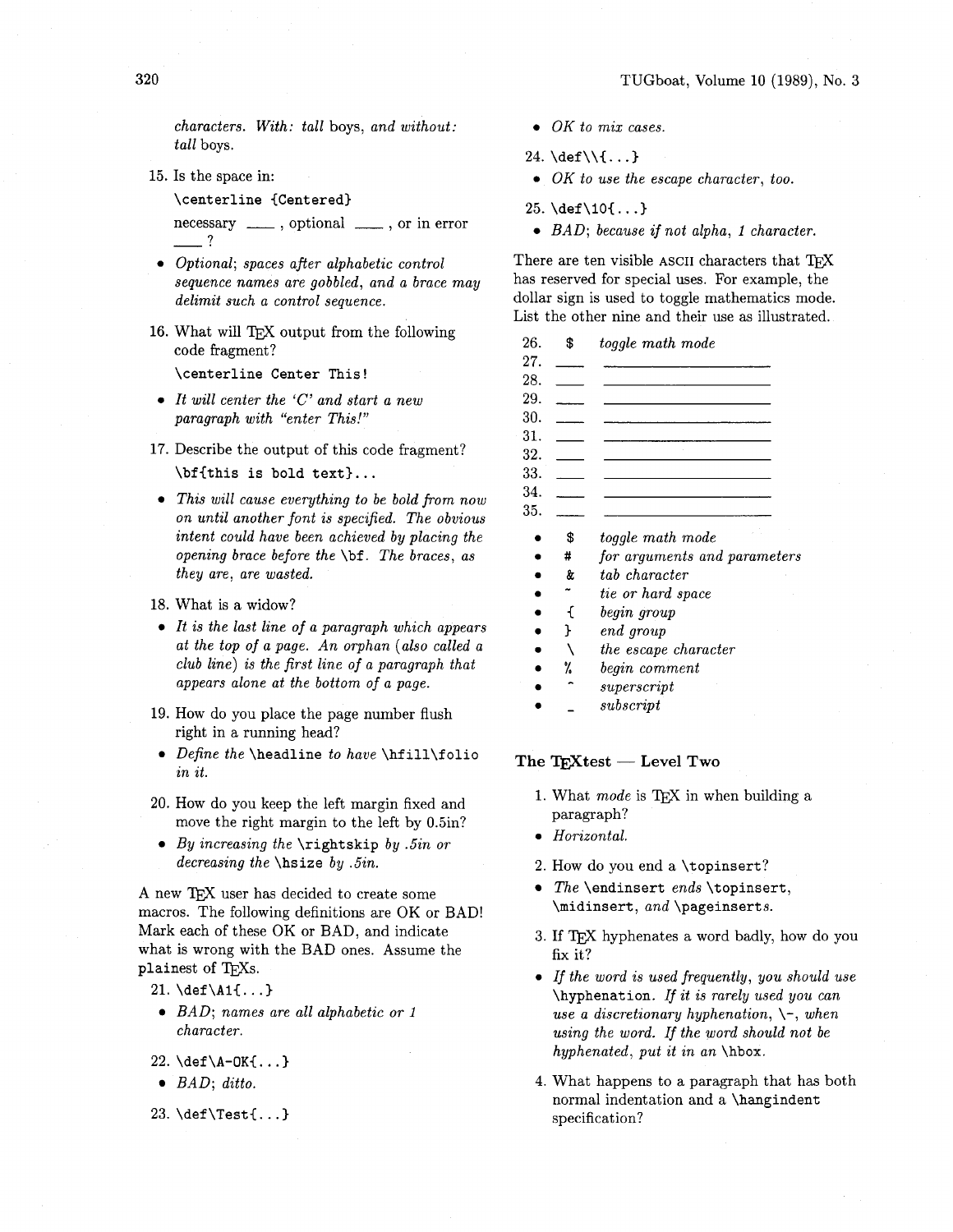#### TUGboat, Volume *10 (1989),* No. *3*

- *The first line will be indented an amount of*  **\parindent** *and the other lines numbered* 2 *the value of* **\hangafter** *will be indented by the amount of* **\hangindent.**
- 5. What will **\line(A Short Line)** look like in a normal page?
- *It will be spread out to the entire width of the page and will give you an* **underfull \hbox**  *message unless you have a small value of*  **\hs ize.**
- 6. Why won't a field like  $\{\hbox{ifil } x \hbox{ifil} be$ centered in a **\set tabs** environment?
- *An* **\hf il** *is furnished by* **\settabs** *and glue is additive. Thus, there will be twice as much space following as there is preceding.*
- **7.** How can you get a black square, like **m,** in the middle of a line of text?
- *Use a vrule; this one is IOpt by lOpt with zero depth.*
- *8.* Consider the code fragment:
	- **1.** ...
	- **2. \eject\vskip2in 3. How now brown COW..** .

Where is the "How now brown cow" placed relative to the top margin of the page?

- *It immediately follows the top margin, since vertical glue is gobbled up as the first item on a page.*
- *9.* How do you move a **\vbox** to the right one inch?
- **\moverightlin;** *the* **\raise** *and* **\lower**  *commands are used to move boxes in the vertical direction.*

10. How do you reduce or prevent widows?

- *Raising the* **\widowpenalty** *will reduce the possibility. If raised high enough (10000) it will prevent them. The* **\clubpenalty** *is similar for orphans. Using the* **\f ilbreak**  *macro between paragraphs will make breaks there more attractive.*
- *11.* What is a penalty?
- *A penalty is the "cost" assigned by*  $TEX$  *to breaking a line or a page at a particular place. Each possible break has a penalty assigned to it depending upon some complicated rules.*
- *12.* What happens when you forget to end a **\footnote?**
- **0** *The text following keeps being taken into memory.* TEX is trying to build a single *box of all of it. Thus, you will often get the message that it has exceeded its memory capacity.*
- *13.* What happens when you try to end a document without a proper end to an insert?
- **0** *You get an error message that you cannot end a document while in internal vertical mode.*
- *14.* What happens if you have a blank line in display math mode?
- **<sup>0</sup>***YOU get a message that* **\par** *is not allowed in math mode.*
- **15.** How is the **\tabskip** parameter used?
- **0** *It is used to put white space between columns of an alignment.*
- 16. How are the **\lineskip** and **\lineskiplimit**  parameters used?
- **0** *If the depth of one "line" (i.e. box) plus the height of the following "line" is*  <sup>&</sup>gt;**\baselineskip** - **\lineskiplimit,** *then glue with value* **\lineskip** *is inserted between the lines rather than the glue needed to achieve* **\baselineskip.** *This often happens when boxes which themselves contain more than one line of text adjoin one another.*
- **17.** What actions should you consider to correct the conditions that caused the warning **Overfull** hbox?
- **0** *Change the wording, add discretionary hyphens, use* **\slash** *for slashed acronyms, or adjust* **\hfuzz** *and/or* **\tolerance.**
- 18. What actions should you consider to correct the conditions that caused the warning: **Underfull \vbox has occurred while \output is active**
- **0** *The* **\raggedbottom** *command or* **\vf il**  *will often do enough. If you want to fill the page without the* **\raggedbottom** *appearance, you can put extra stretch in* **\parskip, \baselineskip, \abovedisplayskip,**  *and* **\belowdisplayskip,** *(and of course,* **\abovedisplayshortskip** *and*  **\belowdisplayshortskip.)**
- *19.* Show how to assign the control sequence **\8**  to a new font "crnss8" that has not already been defined in plain T<sub>E</sub>X.
- **0 \f ont\8=cmss8.**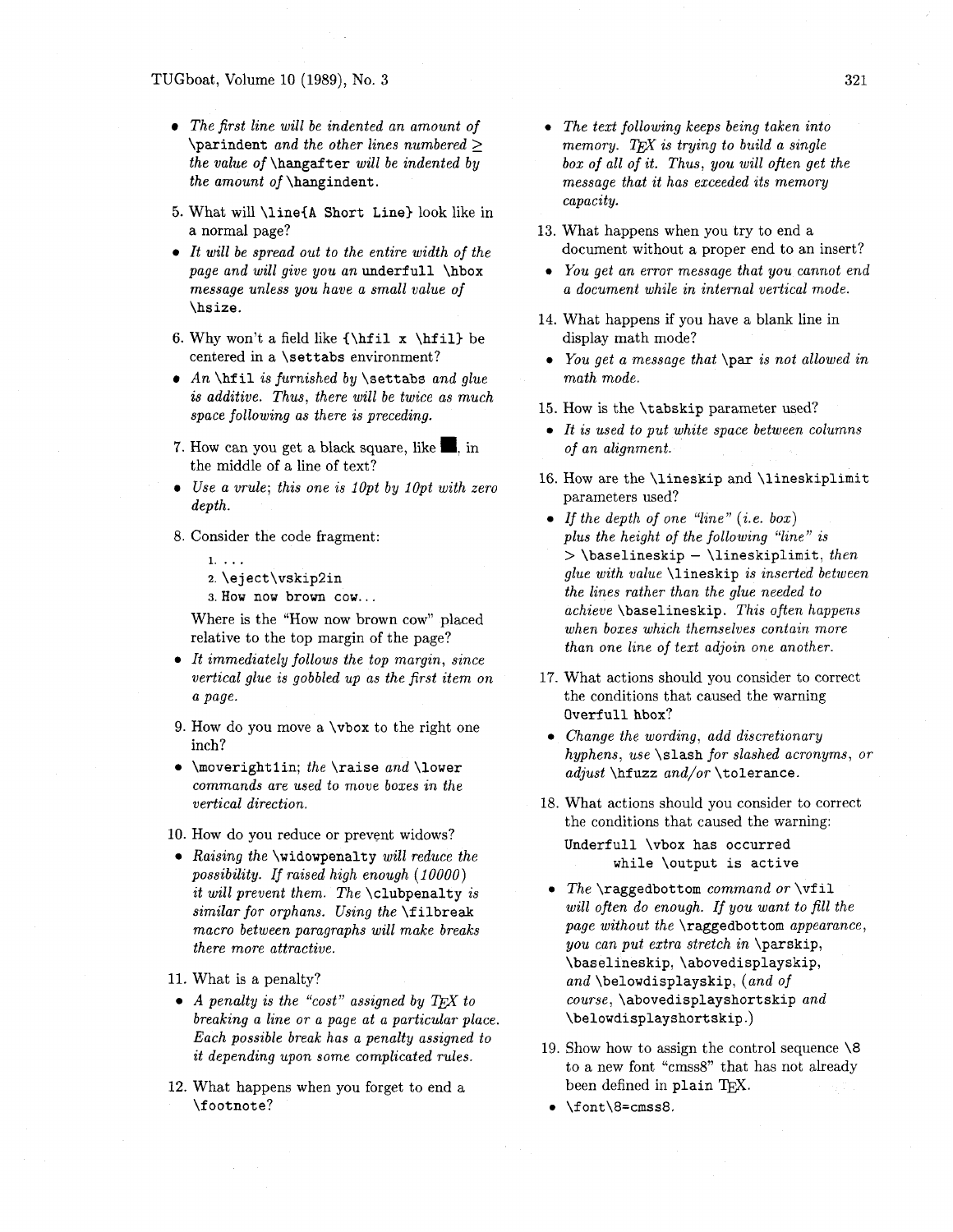- 322
	- 20. What is the meaning of #1 in a macro definition?
	- $\bullet$  It represents the first argument.
	- 21. Arguments to macros may be *delimited* or undelimited. Describe how TFX determines arguments in the two cases. How do users notice the difference?
	- $\bullet$  In the case of an undelimited argument, TFX reads the next token or the next group of tokens with balanced braces. For delimited arguments, TEX reads tokens until it encounters the next occurrence of the delimiting string on the same grouping level at which it started the search. Thus, undelimited arguments that are not a single character or control sequence must be enclosed in braces. Delimited arguments will have a specific character string that denotes their end. Semicolons, commas, new lines, etc. are often used as delimiters.

#### The TEXtest - Level Three

- 1. How is TEX's escape character determined?
- It is the  $\setminus$  by default. It can be any character whose \catcode is set to zero.
- 2. What is the name of the control sequence that can be used to accomplish the function of the left brace, {, inside a macro that will not have its matching right brace,  $\}$ ?
- . \bgroup can act as { and \egroup can act as }. \begingroup and \endgroup are similar and can be used for localization, but they cannot be used to delimit box contents.
- 3. What are the names of the parameters that specify the amount of glue above and below display math?
- The \abovedisplayskip and \belowdisplayskip parameters have descriptive names as do  $\lambda$ abovedisplayshortskip and \belowdisplayshortskip.
- 4. TEX treats several consecutive spaces as one. Thus the usual practice of keyboarding 2 spaces after periods does not insert extra space at the end of a sentence. How does To know to put more than an ordinary interword space at the ends of sentences?
- $\bullet$  T<sub>F</sub>X looks at the current value of Spacefactor whenever a space is read. If this value is 1000, ordinary interword space is inserted, but if the \spacefactor is  $\neq$  1000, TEX adjusts space accordingly. As each character is set, its  $\setminus$  sfcode resets the \spacefactor if the \sfcode is non-zero. The \sfcode of a period, for example, is 3000. When a space follows a period, this generally causes TEX to insert extra space. However, TFX disallows consecutive settings of the *Spacefactor* to jump from below 1000 to above 1000 (or vice-versa). It sets the \spacefactor to 1000 when the second character of such a pair is encountered. This can show different effects depending upon the stream of \sfcodes and \spacefactors devoured by TEX. For example, this is the means by which TEX "knows" what to do with space after initials.
- 5. Are the leading spaces in *\halign* entries significant?
- $\bullet$  No.
- 6. Are the trailing spaces in \halign entries significant?
- Yes, they are significant up to the ampersand or  $\operatorname{cr.}$
- 7. Are the leading and trailing spaces in \settabs entries significant?
- $\bullet$  Neither are significant.
- 8. How serious will underfull vbox badness 3412 be?
- Not very serious.
- 9. Build a macro called  $\x$  that has one parameter delimited by a semicolon. The macro is to center its one parameter and set it in bold.
- \def\xx#1;{\centerline{\bf#1}}
- 10. What happens when
	- \def\p#1{\it\centerline#1} is called with \p01234?
	- It changes the default font to italics. It then centers the 0. The rest of the digits are indented to start a new paragraph. In some cases TEX expects a numeric field and it will eat digits until it finds a non-digit.
- 11. The following code fragment is an exercise in being careful: